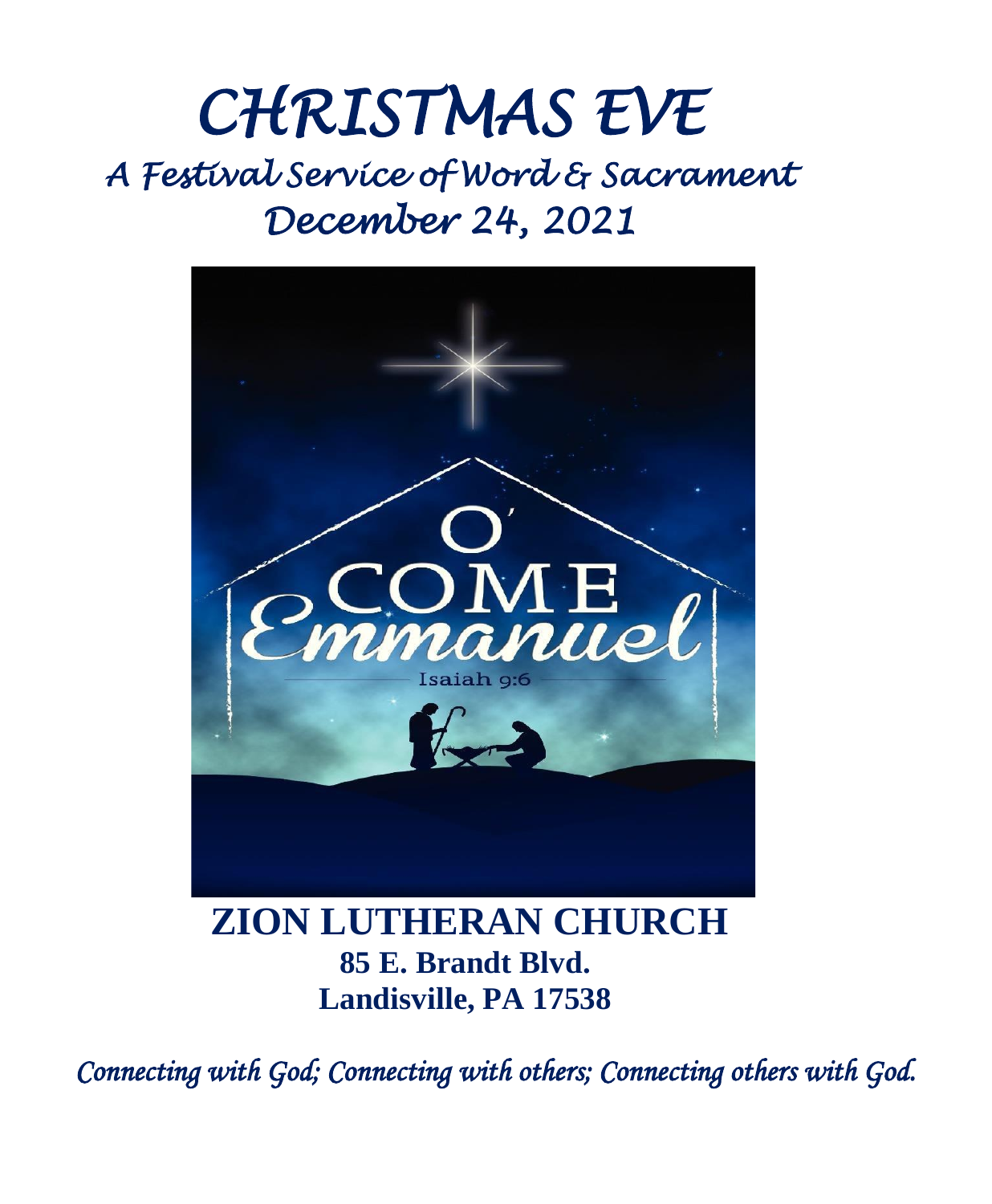#### **GENERAL INFORMATION**

**WELCOME TO ZION!** We are glad you have chosen to worship with us with inperson or online this Christmas Eve! Merry Christmas to you and your loved ones!

#### **WORSHIP OPPORTUNITIES AT ZION**

**IN-PERSON: All are invited to join us for worship at 9:00 a.m. each Sunday morning.**

**ONLINE: Worship services are live-streamed on the church YouTube channel:** *[http://bit.ly/Zion\\_Live](http://bit.ly/Zion_Live)***. If you are unable or prefer not to watch during the livestream, the recording is available to view any time after the service concludes.**

#### **FOR THOSE WORSHIPPING IN-PERSON**

- ❖ Mask wearing is recommended for all who attend or participate in any indoor gathering, including worship, at the church. This recommendation is for those who are vaccinated as well as for those who are not. If you are not vaccinated, we are asking you to please wear a mask to keep your fellow congregants as safe as possible. Church should be a loving, caring environment, and we would like to keep it that way.
- ❖ Communion is distributed in continuous fashion or you may take one of the communion kits at the back of the Sanctuary if you prefer to commune at your seat.
- ❖ Restrooms are available by the front entrance of the church in the Narthex and in the hallway off the back door.
- ❖ Children are welcome to be active participants in the worship service. There are bags located in the Narthex with quiet worship activities to take home. Currently, nursery care is not available.
- ❖ Ushers are located near the front and back of the worship area to direct people to seating and to the offering plates.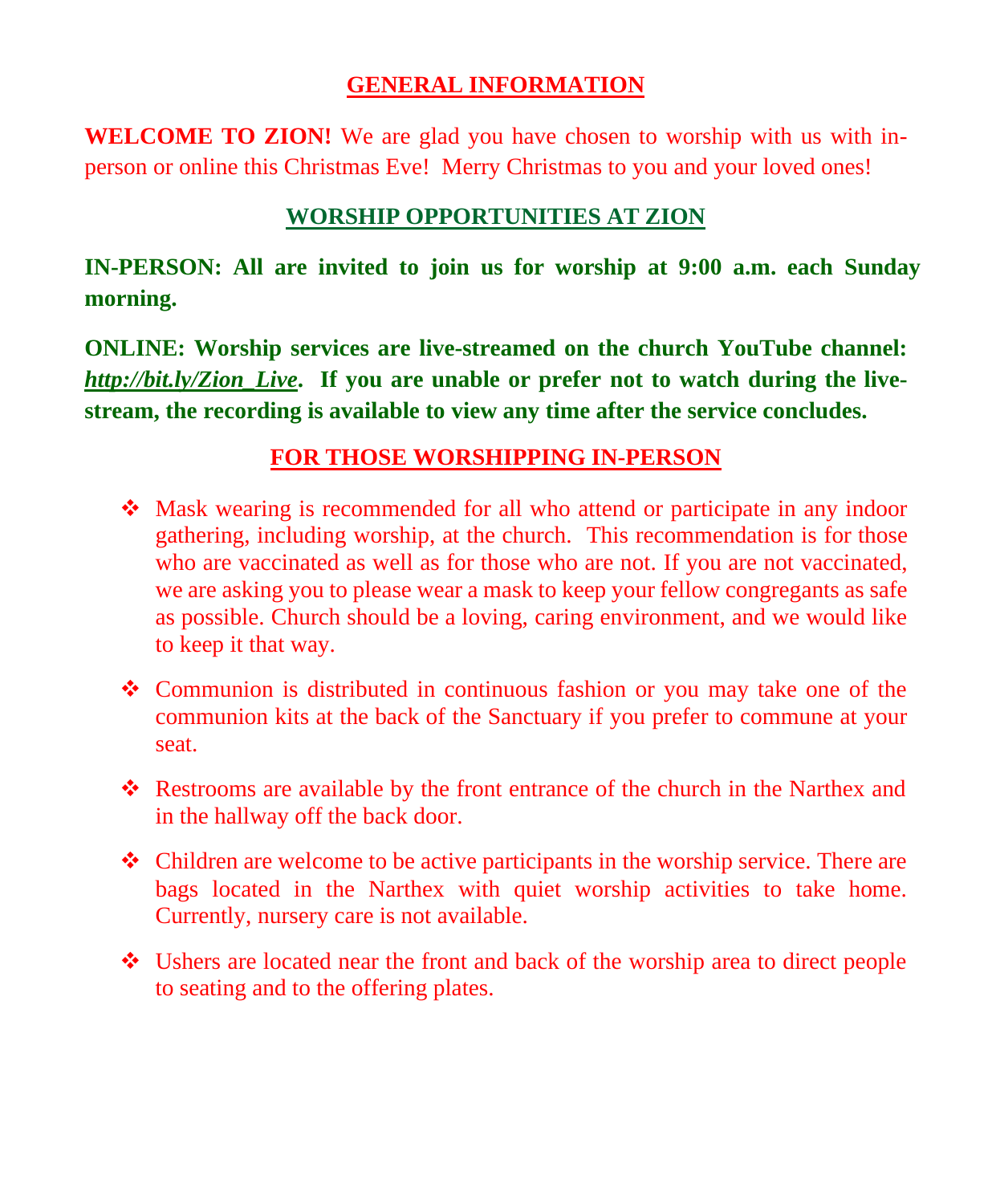|                     | P: Pastor A: Assisting Minister R: Reader            |                                                 | <b>A Festival Service of Word and Sacrament</b><br>C: Congregation (bolded) |
|---------------------|------------------------------------------------------|-------------------------------------------------|-----------------------------------------------------------------------------|
|                     | <b>PRE-SERVICE MUSIC</b> Hark the Herald Angels Sing | John Landis: Organ Lisa Nelson: Piano           | arr. by M. Ham                                                              |
|                     |                                                      | <b>Go Tell It On the Mountain</b>               | arr. by M. Hayes                                                            |
|                     | John Landis: Organ Cory Paternoster: Drumset         |                                                 |                                                                             |
|                     |                                                      | It Came Upon A Midnight Clear                   | arr. by R. Graham                                                           |
|                     | John Landis: Piano James Landis: Organ               |                                                 |                                                                             |
|                     |                                                      | <b>Christmas Rhapsody</b><br>Lisa Nelson: Piano | arr. by J. Schaum                                                           |
| <b>PRELUDE</b>      |                                                      | <i>Variations on 'Adeste Fideles'</i>           | arr. by M. Dupre                                                            |
| <b>OPENING HYMN</b> |                                                      | O Come, All Ye Faithful                         | <b>ELW 283</b>                                                              |
|                     |                                                      | 1. O come, all ye faithful,                     |                                                                             |
|                     |                                                      | joyful and triumphant!                          |                                                                             |
|                     |                                                      | O come ye, O come ye to Bethlehem;              |                                                                             |
|                     |                                                      | come and behold him,                            |                                                                             |
|                     |                                                      | born the king of angels:                        |                                                                             |
|                     |                                                      | Refrain                                         |                                                                             |
|                     |                                                      | O come, let us adore him,                       |                                                                             |
|                     |                                                      | O come, let us adore him,                       |                                                                             |
|                     |                                                      | O come, let us adore him,                       |                                                                             |
|                     |                                                      | Christ the Lord!                                |                                                                             |
|                     |                                                      | 3. Sing, choirs of angels,                      |                                                                             |
|                     |                                                      | sing in exultation,                             |                                                                             |
|                     |                                                      | sing, all ye citizens of heaven above!          |                                                                             |
|                     |                                                      | Glory to God                                    |                                                                             |
|                     |                                                      | in the highest: Refrain                         |                                                                             |
|                     |                                                      | 4. Yea, Lord, we greet thee,                    |                                                                             |
|                     |                                                      | born this happy morning;                        |                                                                             |
|                     |                                                      | Jesus, to thee be glory giv'n!                  |                                                                             |
|                     |                                                      | Word of the Father,                             |                                                                             |
|                     |                                                      | now in flesh appearing: Refrain                 |                                                                             |
|                     |                                                      |                                                 |                                                                             |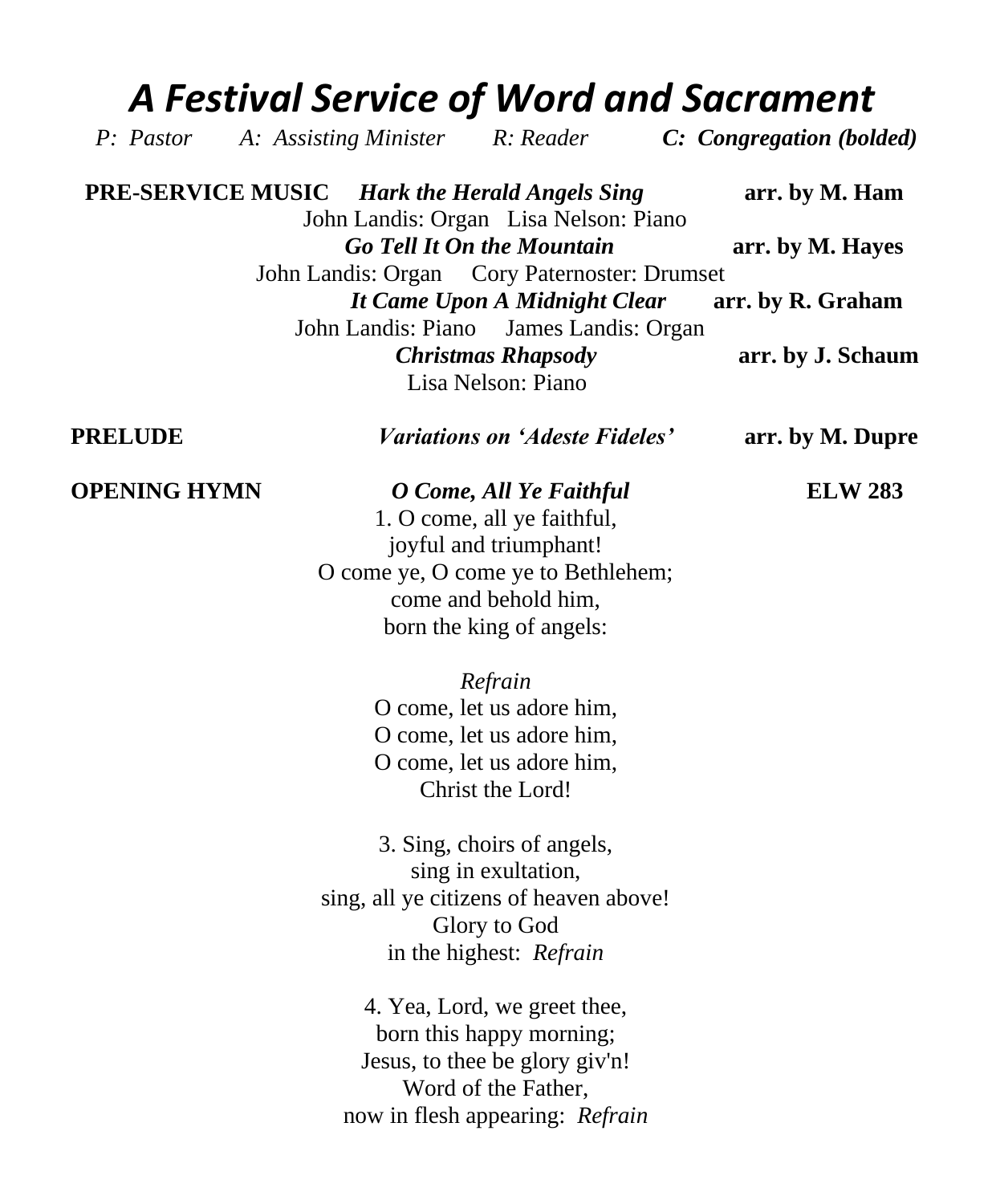#### **WELCOME**

- P: Brothers and sistersinChrist, welcome. We are here in God's presence, to celebrate the birth of Jesus Christ, the light of the world. Together we will hear the story of the coming of Jesus, and offer our thanksgiving to God. May the grace of our Lord Jesus Christ, the love of God and the communion of the Holy Spirit be with you all.
- **C: And also with you.**

#### **LIGHTING OF THE ADVENT WREATH**

- P: We praise you, O God, as we light the Christ Candle in our Advent wreath. Jesus has been born. The angels sing and the shepherds race to the manger's side. Guide us as we come to the stable to behold the gift of your light and life. Fill us with Christmas joy and lead us to share the Good News. Grant this through Christ our Lord.
- **C: Amen**

*Lighting of the Christ Candle*

**ANTHEM** *On Christmas Night* **arr. by R.V. Williams**

#### **THE GREATEST STORY EVER TOLD – SONG AND DRAMA**

 *The Angel Gabriel from Heaven Came* **ELW 265 vs. 1,2, & 3**The gel Ga bri - el from heav came. en  $\mathbf{1}$ an  $\sim$  $\overline{2}$ "For know a bless - ed moth - er thou shalt be. Then gen - tle Mar - y meek - ly 3 bowed her head:  $\overline{4}$ Of her.  $Em-man - u - el.$ the Christ. was **b**orn with wings as drift - ed snow, with eyes as flame: all  $er - a$ tions laud and hon thee: gen -<sub>or</sub> "To pleas eth God." me be as it she said. in Beth - le - hem all <sub>on</sub> Christ mas morn, a "All hail to thee.  $\Omega$ low - ly maid - en Mar у, son shall be  $Em - man - u - el$ , by seers fore told. thy "My soul shall laud and mag - ni - fy God's ho - ly name." Chris-tian folk through-out the world will ev and er say: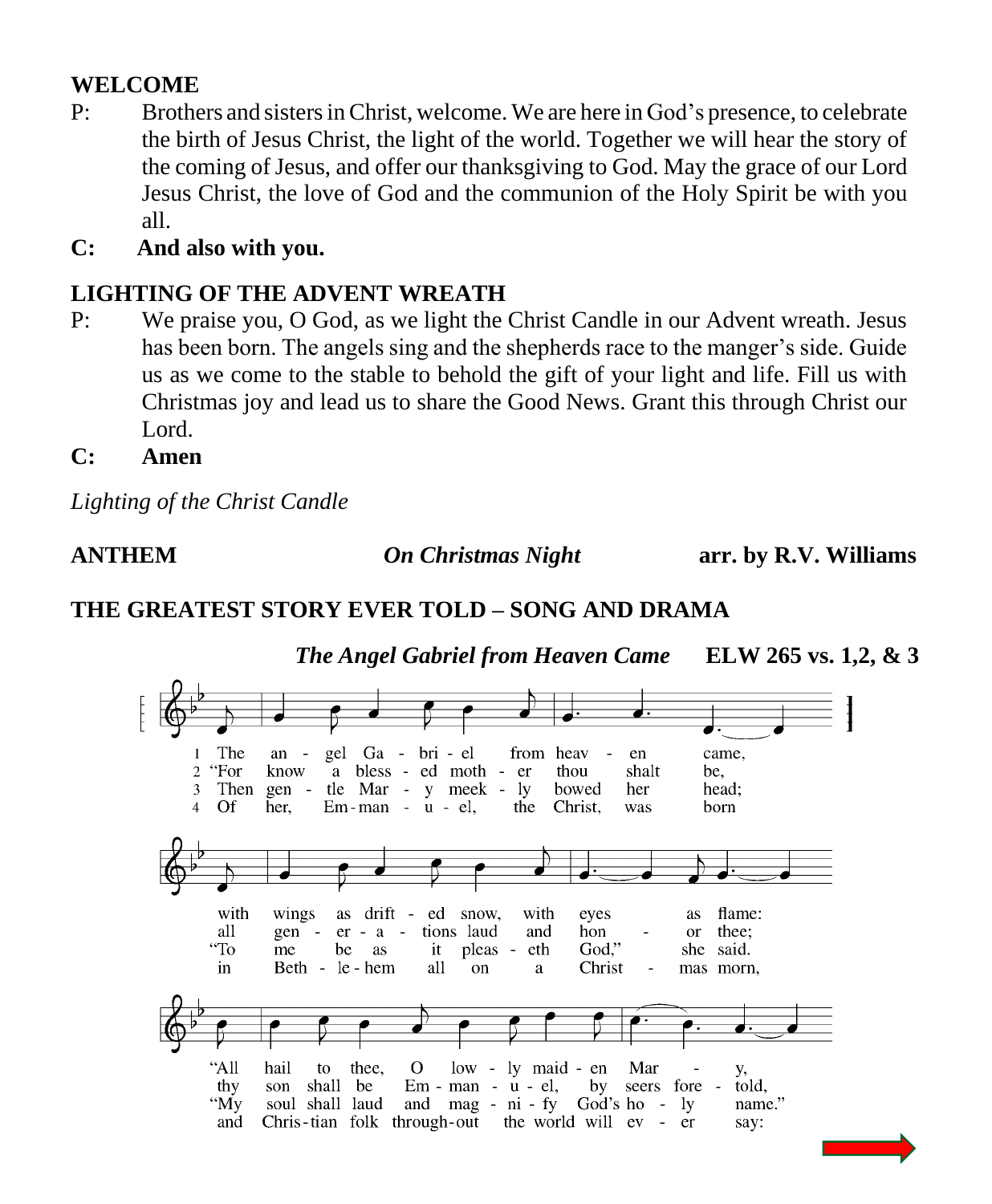

Text: Basque carol; para. Sabine Baring-Gould, 1834-1924 Music: GABRIEL'S MESSAGE, Basque carol

> *O Little Town of Bethlehem* ELW 279 1. O little town of Bethlehem, how still we see thee lie! Above thy deep and dreamless sleep The silent stars go by; Yet in the dark streets shineth The everlasting light. The hopes and fears of all the years are met in thee tonight.

2.For Christ is born of Mary, And, gathered, all above While mortals sleep, the angels keep Their watch of wond'ring love. O morning stars together, Proclaim the holy birth, And praises sing to God the king, and peace to all the earth!

#### **"I Was There": The Inn Keeper's Wife**

### *Away in a Manger* **ELW** 278 Away in a manger, no crib for his bed, the little Lord Jesus laid down his sweet head; the stars in the bright sky looked down where he lay, the little Lord Jesus asleep on the hay. The cattle are lowing; the baby awakes,

 but little Lord Jesus, no crying he makes. I love you, Lord Jesus; look down from the sky and stay by my cradle till morning is nigh.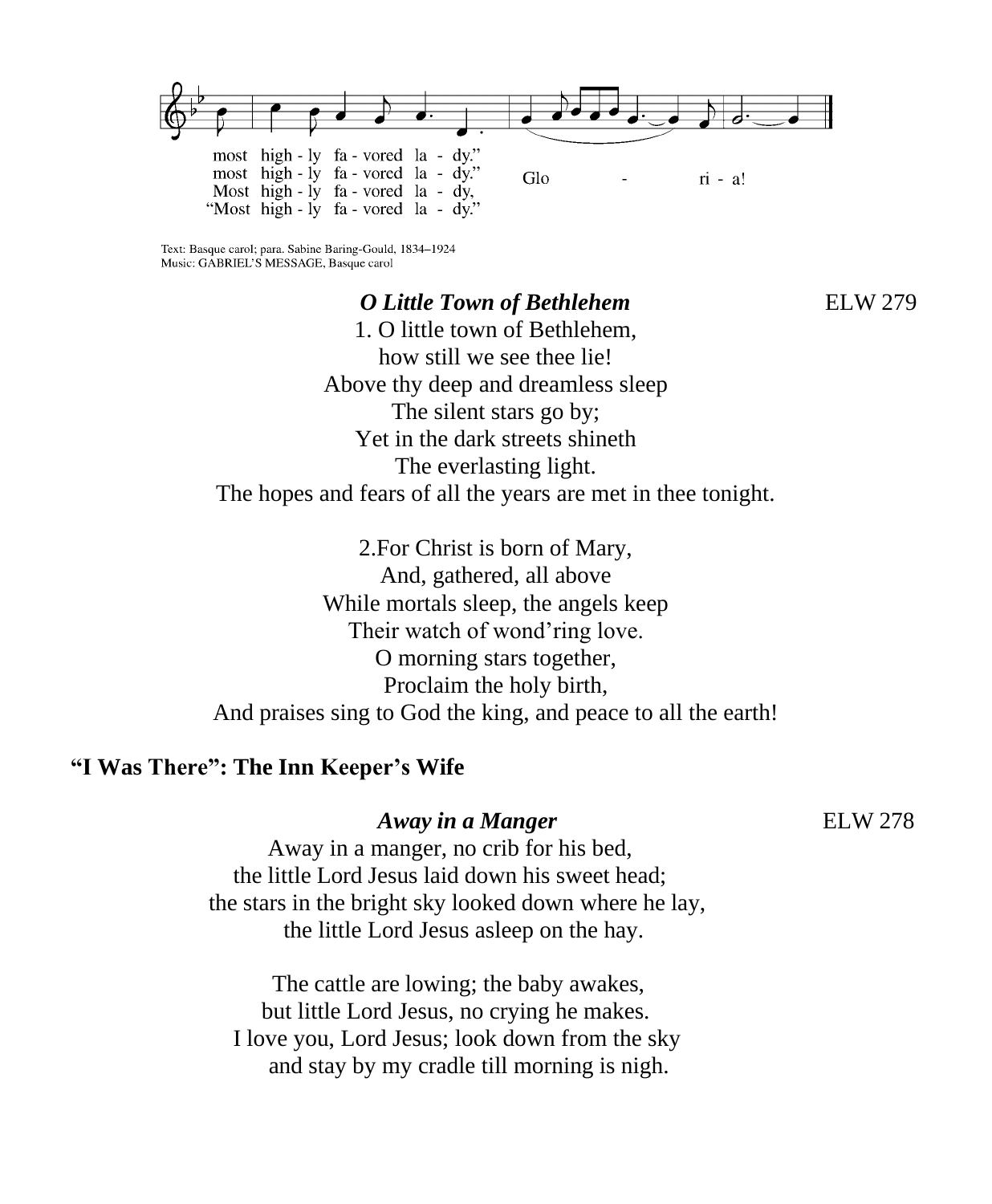#### **The Inn Keeper's Wife**



**The Inn Keeper's Wife**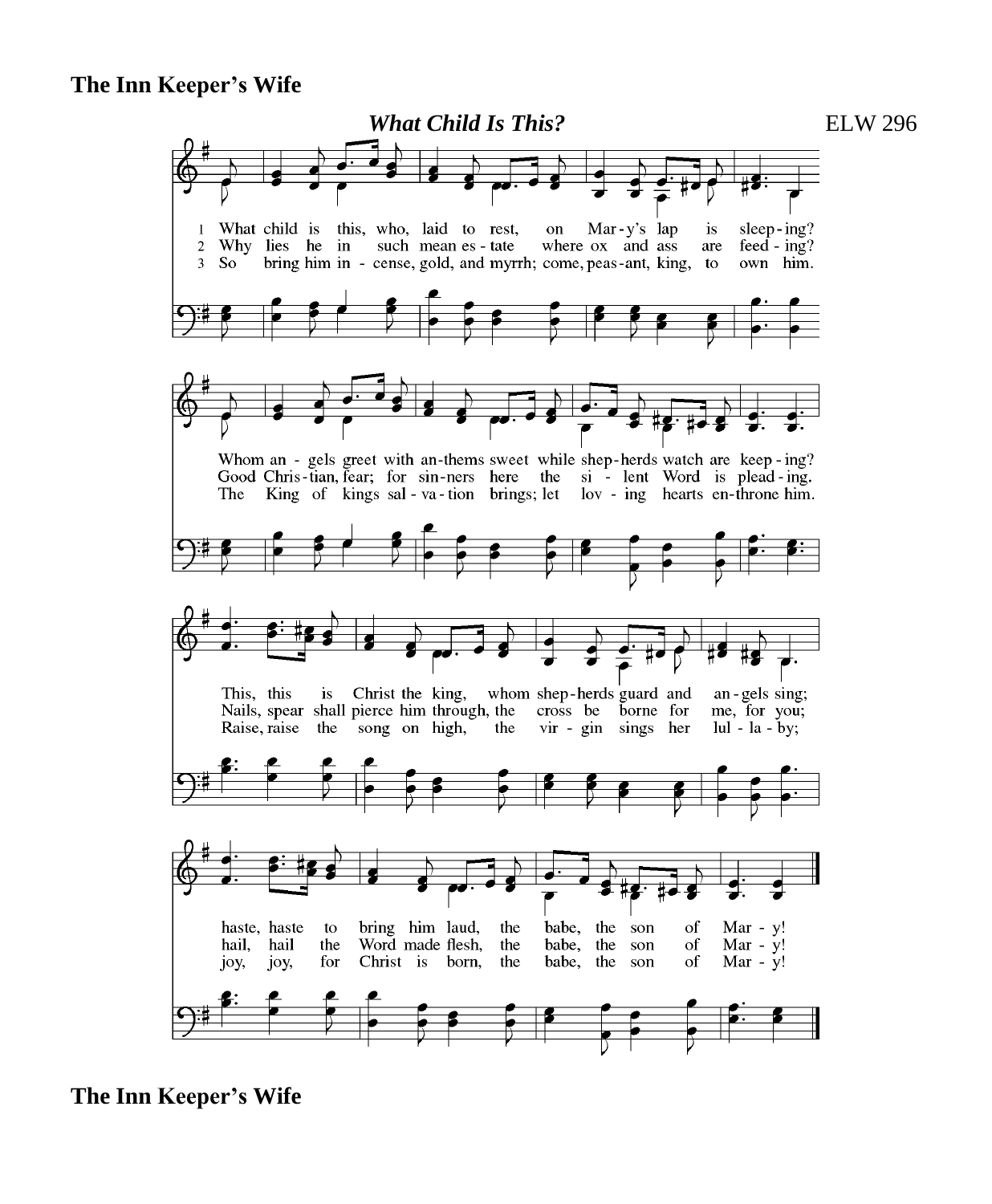*The First Noel* ELW 300



#### **The Inn Keeper's Wife**

**ANTHEM** *Jazz Gloria* **N. Sleeth**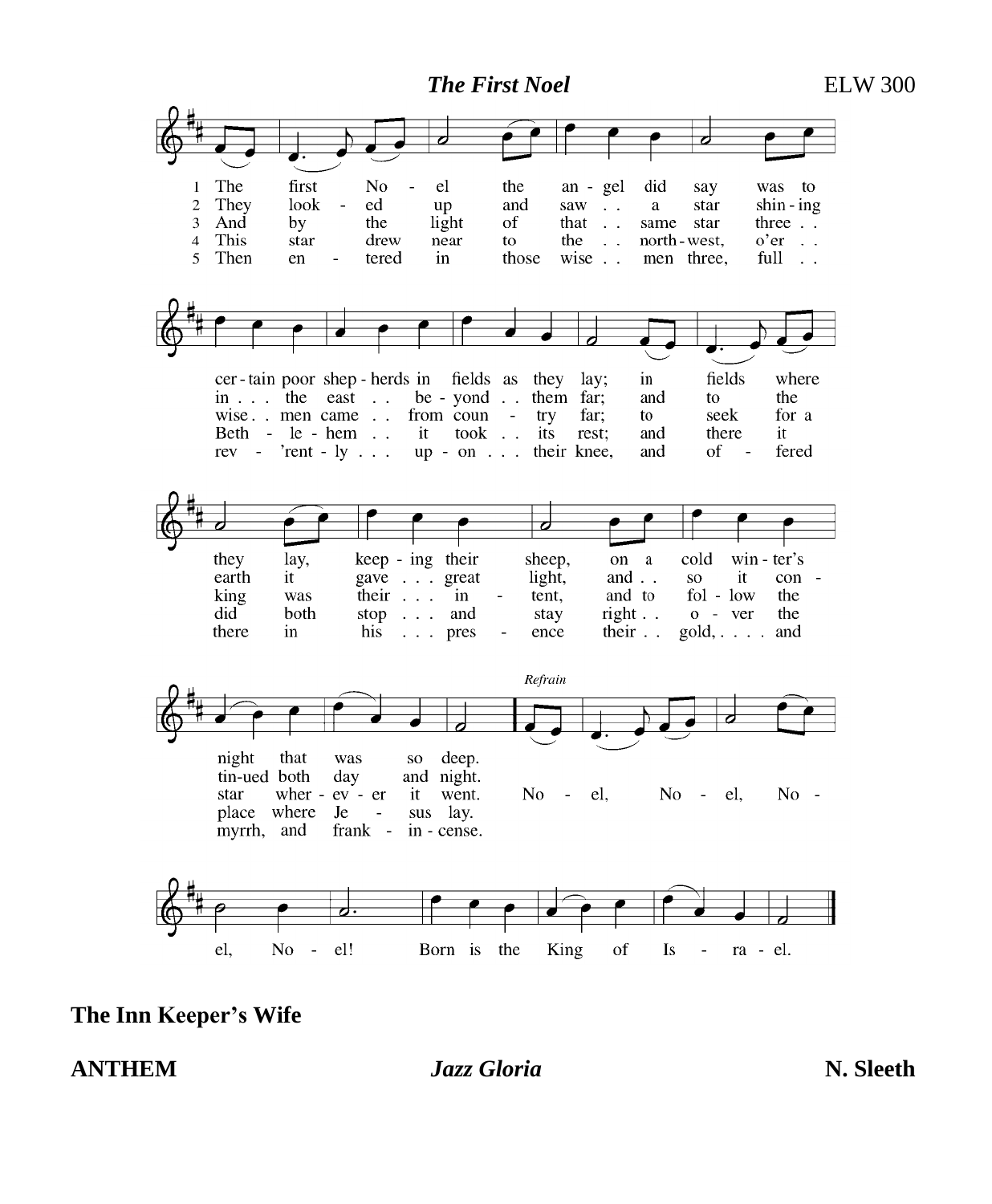*Angels We Have Heard on High* **ELW 289**



**The Inn Keeper's Wife**

#### *Mary Did You Know?*

1. Mary did you know that your baby boy Would one day walk on water? Mary did you know that your baby boy Would save our sons and daughters? Did you know that your baby boy Has come to make you new? This Child that you delivered will soon deliver you.

2. Mary did you know that your baby boy Would give sight to the blind man? Mary did you know that your baby boy Would calm a storm with His hand?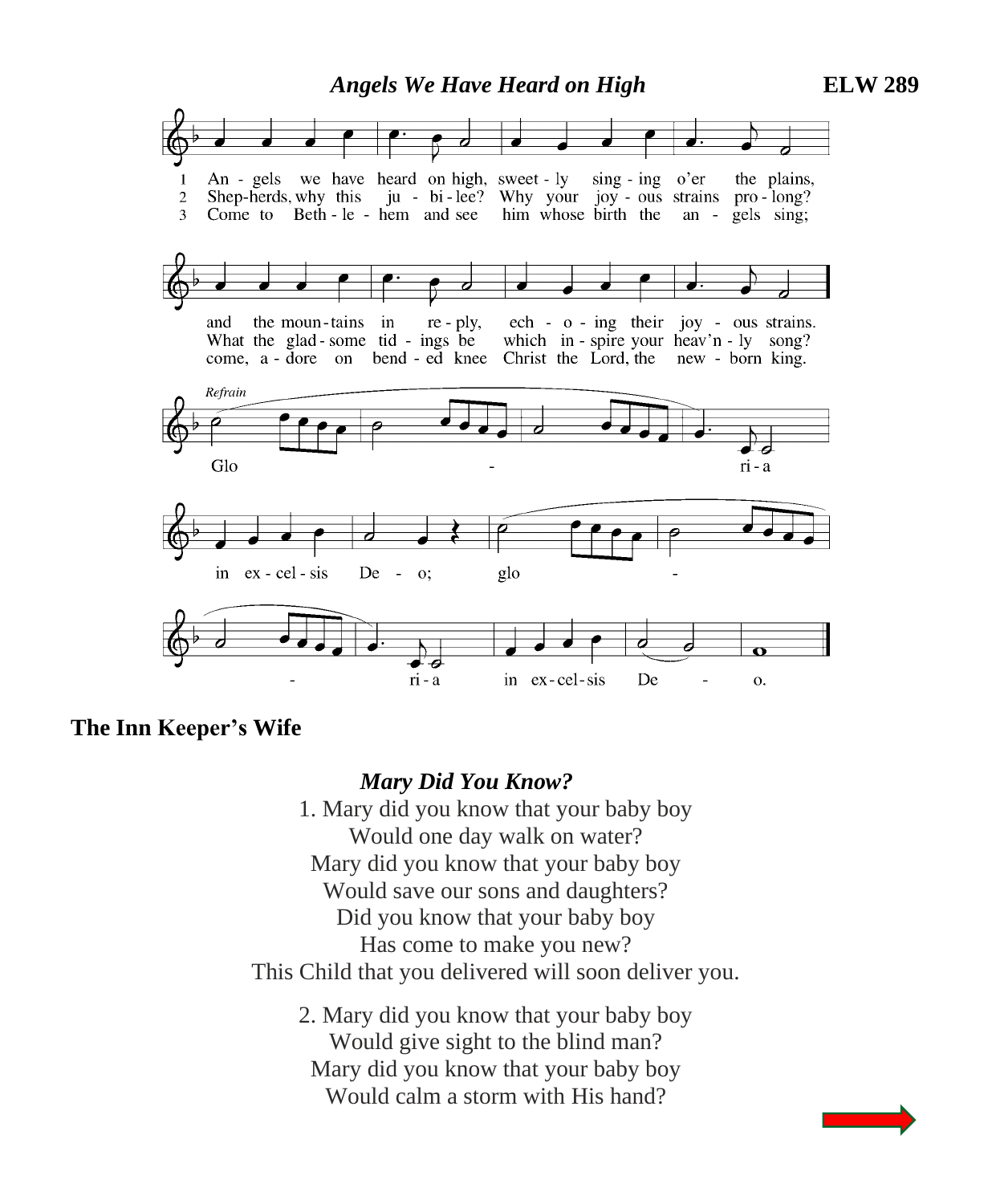Did you know that your baby boy Has walked where angels trod? And when you kiss your little baby You've kissed the face of God? Oh Mary did you know?

The blind will see, the deaf will hear, The dead will live again. The lame will leap, the dumb will speak The praises of the Lamb!

3. Oh Mary did you know that your baby boy Is Lord of all creation? Mary did you know that your baby boy Will one day rule the nations? Did you know that your baby boy Is heaven's perfect Lamb? And the sleeping Child you're holding Is the great I Am?

#### **PRAYER AROUND THE MANGER (written by Robert Louis Stevenson)**

**ALL: Loving God, help us remember the birth of Jesus, that we may share in the song of the angels, the gladness of the shepherds, and the worship of the wise men. Close the door of hate and open the door of love all over the world. Let kindness come with every gift and good desires with every greeting. Deliver us from evil by the blessing Christ brings, and teach us to be merry with clean hearts. May Christmas morning make us happy to be your children, and mayChristmas evening bring us to our beds with grateful thoughts, forgiving andforgiven, for Jesus' sake. Amen.**

#### **NICENE CREED**

**ALL: We believe in one God, the Father, the Almighty, maker of heaven and earth,of all that is, seen and unseen.**

**We believe in one Lord, Jesus Christ, the only Son of God, eternally begotten of the Father, God from God, Light from Light, true God from true God, begotten, not made, of one Being with the Father; through him all things were made. For us and for our salvation he came down from heaven, wasincarnate of the Holy Spirit and the virgin Mary and became truly human. For our sake**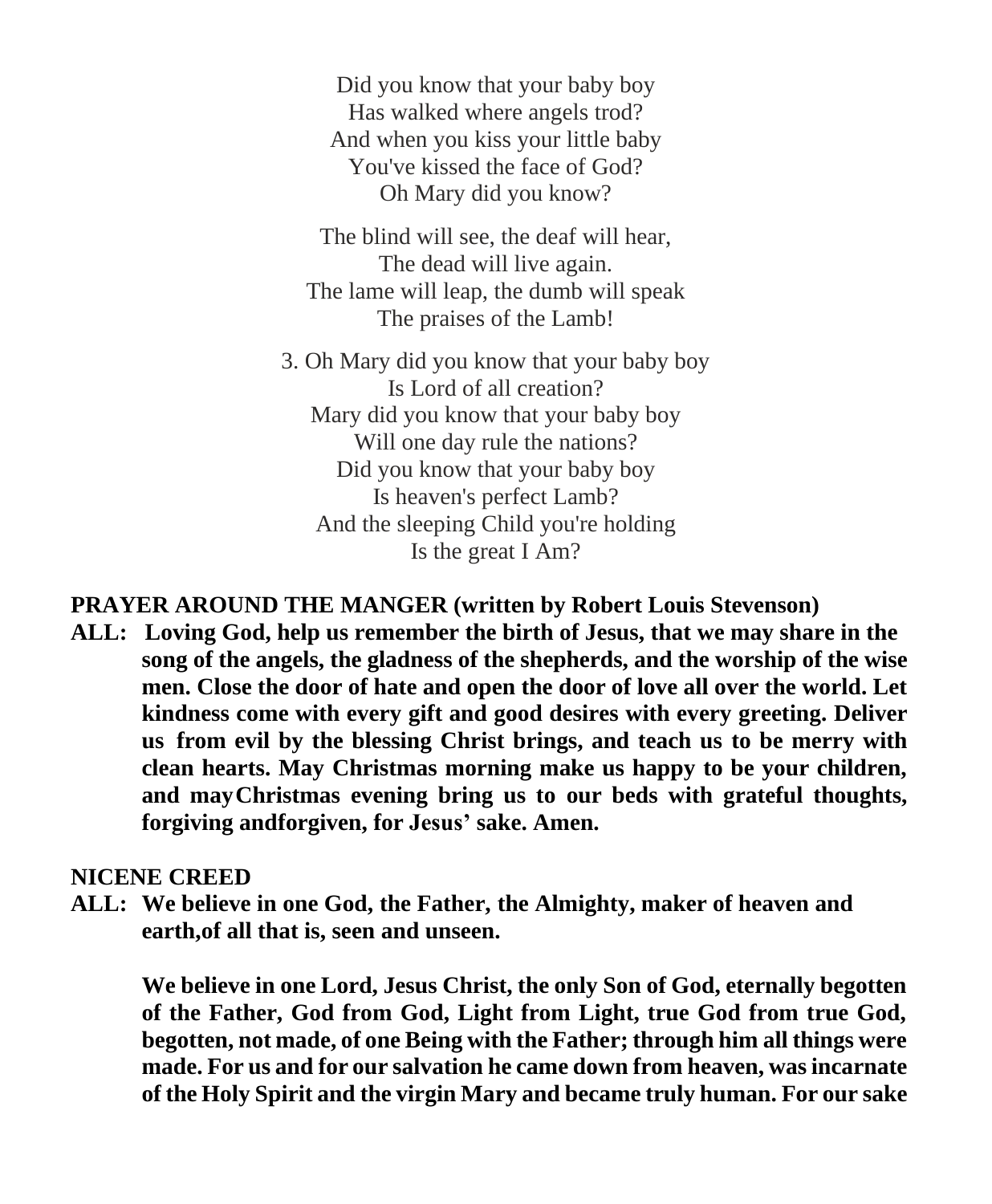**he was crucified under Pontius Pilate; he suffered death and was buried. On the third day he rose again in accordance with the scriptures; he ascended into heaven and is seated at the right hand of the Father. He will come again in glory to judge the living and the dead, and his kingdom will have no end.**

**We believe in the Holy Spirit, the Lord, the giver of life, who proceeds from the Father and the Son, who with the Father and the Son is worshiped and glorified, who has spoken through the prophets. We believe in one holy catholic and apostolic church. We acknowledge one baptism for the forgiveness ofsins. We look for the resurrection of the dead, and the life of the world to come. Amen**

#### **PRAYERS**

- **A**: Tonight we pray for God's world and all the people who live in it. Gracious God,
- **C: Hear our prayer.**
- **A**: We pray that all Christians will shine with the light of Christ in the world. Gracious God,
- **C: Hear our prayer.**
- **A**: We pray that everyone will come to know the light of Christ in their lives. Gracious God,
- **C: Hear our prayer.**
- **A:** We pray that our leaders, teachers, nurses, and doctors will be servants of the light of Christ in this world. Gracious God,
- **C: Hear our prayer.**
- **A:** We pray that all hungry or homeless children will find comfort in the light of Christ. Gracious God,
- **C: Hear our prayer.**
- **A:** We pray for all people who are sick or afraid, lonely or sad, that they may be cheered by the light of Christ. Gracious God,
- **C: Hear our prayer.**
- **P:** We commend all the people we love and all people in need to God in the name of Jesus Christ, our Savior and the light of the world.
- **C: Amen**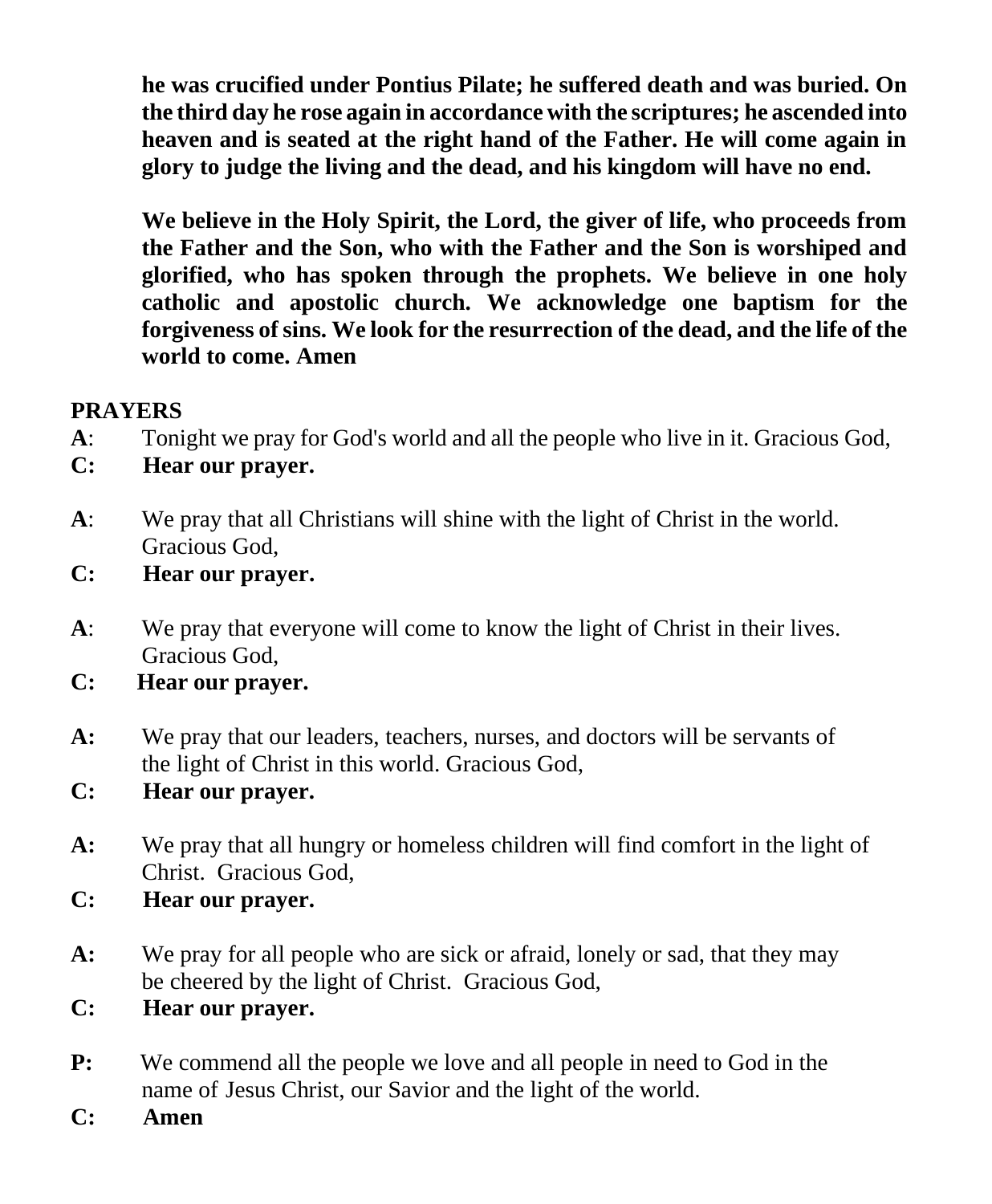#### **PEACE**

- **P:** The Peace of the Lord be with you.
- **C: And also with you.**

#### **† THE MEAL †**

**HYMN** *It Came upon a Midnight Clear* **ELW 282**

 1. It came upon the midnight clear, that glorious song of old, from angels bending near the earth to touch their harps of gold: "Peace on the earth, good will to all, from heav'n's all-gracious king." The world in solemn stillness lay to hear the angels sing.

2. For lo! The days are hast'ning on, by prophets seen of old, when with the ever-circling years shall come the time foretold, when peace shall over all the earth its ancient splendors fling, and all the world give back the song which now the angels sing.

Text: Edmund H. Sears, 1810-1876

#### **PRAYER**

- **A:** Holy One, as we celebrate the birth of the Christ Child, we seek to honor you with these monetary gifts. We know that everything in this world is a gift from you, O God, so we humbly return a generous portion of these gifts to you. We pray that these gifts may help this church to change people's lives and to spread your message of salvation. In the name of the Babe lying in the manger, we pray.
- **C: Amen**

#### **THANKSGIVING AT THE TABLE & WORDS OF INSTITUTION**

- **P:** The Lord be with you.
- **C: And also with you.**
- P: Lift up your hearts!
- **C: We lift them to the Lord!**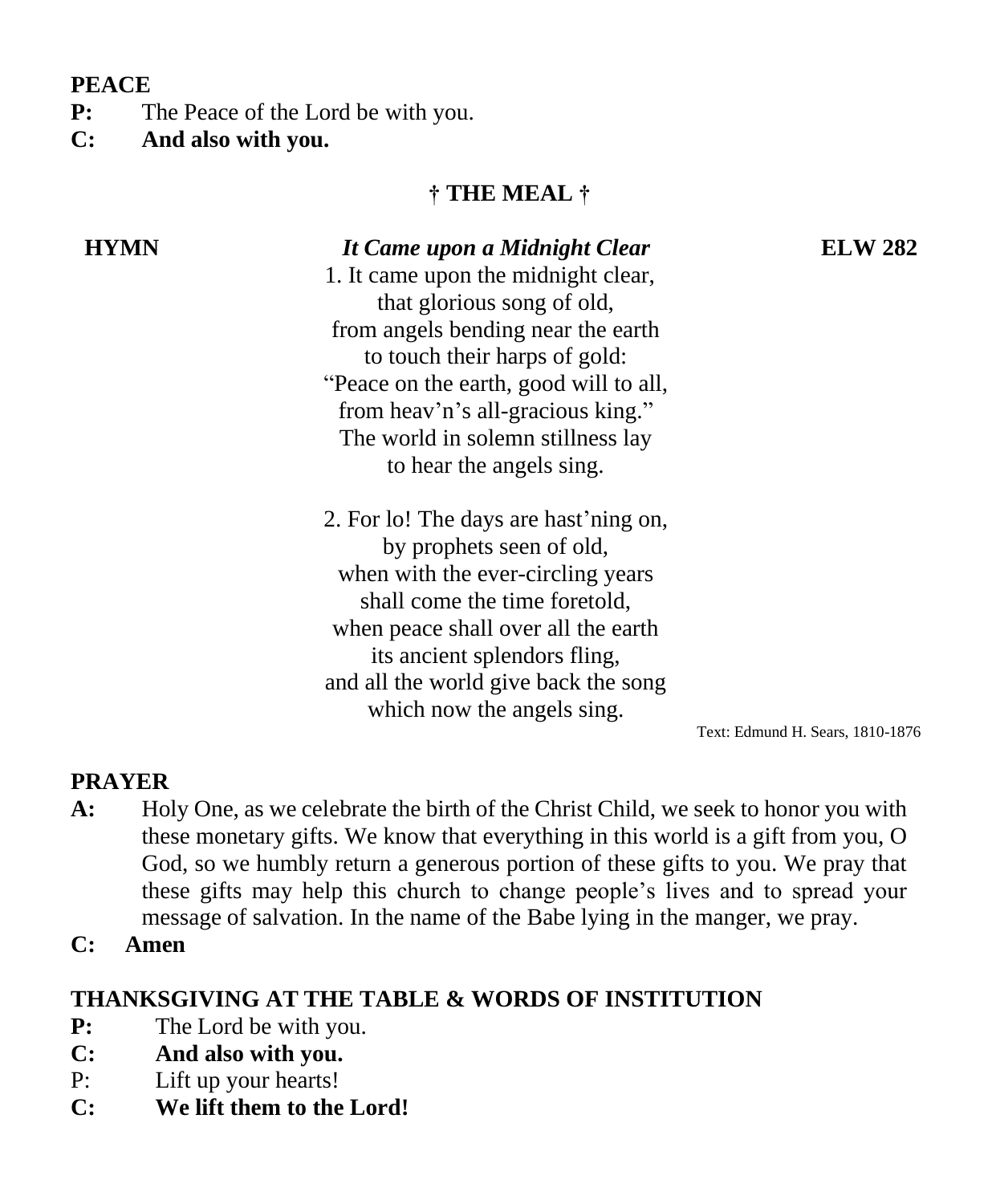- P: Let us give thanks to the Lord our God.
- **C: It is right to give our thanks and praise.**

#### **WORDS OF INSTITUTION**

P: In the night in which he was betrayed, our Lord Jesus took bread, and gave thanks; broke it, and gave it to his disciples, saying: *Take and eat; this is my body, given for you. Do this for the remembrance of me.* 

Again, after supper, he took the cup, gave thanks, and gave it for all to drink, saying: *This cup is the new covenant in my blood, shed for you and for all people for the forgiveness of sin. Do this for the remembrance of me.* 

#### **LORD'S PRAYER**

- **P:** You are invited to join as a community of faith as we pray...
- **C**: **Our Father, who art in heaven, hallowed be thy name, thy kingdom come, thy will be done, on earth as it is in heaven.**

**Give us this day our daily bread; and forgive us our trespasses, as we forgive those who trespass against us; and lead us not into temptation, but deliver us from evil.**

**For thine is the kingdom, and the power, and the glory, forever and ever. Amen**

#### **INVITATION TO COMMUNION**

- P: Come to Christ's banquet. Feast on God's gift of grace.
- **C: Amen.**

#### **PARTAKING IN THE BREAD AND CUP OF SALVATION**

*All baptized Christians are welcome to partake of the Holy Sacrament. You may commune in your pew with one of the individually packaged kits or you may commune by coming forward to receive the elements in continuous fashion. Those who do not or choose not topartake of the sacrament may come forward and receive a blessing. If you are unable to come forward, please let one of the ushers know and the pastor will come to you.*

#### FOR THOSE COMMUNING WITH THE KITS

*Open the wafer packet.*

- P: The body of Christ, given for you.
- **C: Amen.**

*Open the cup.*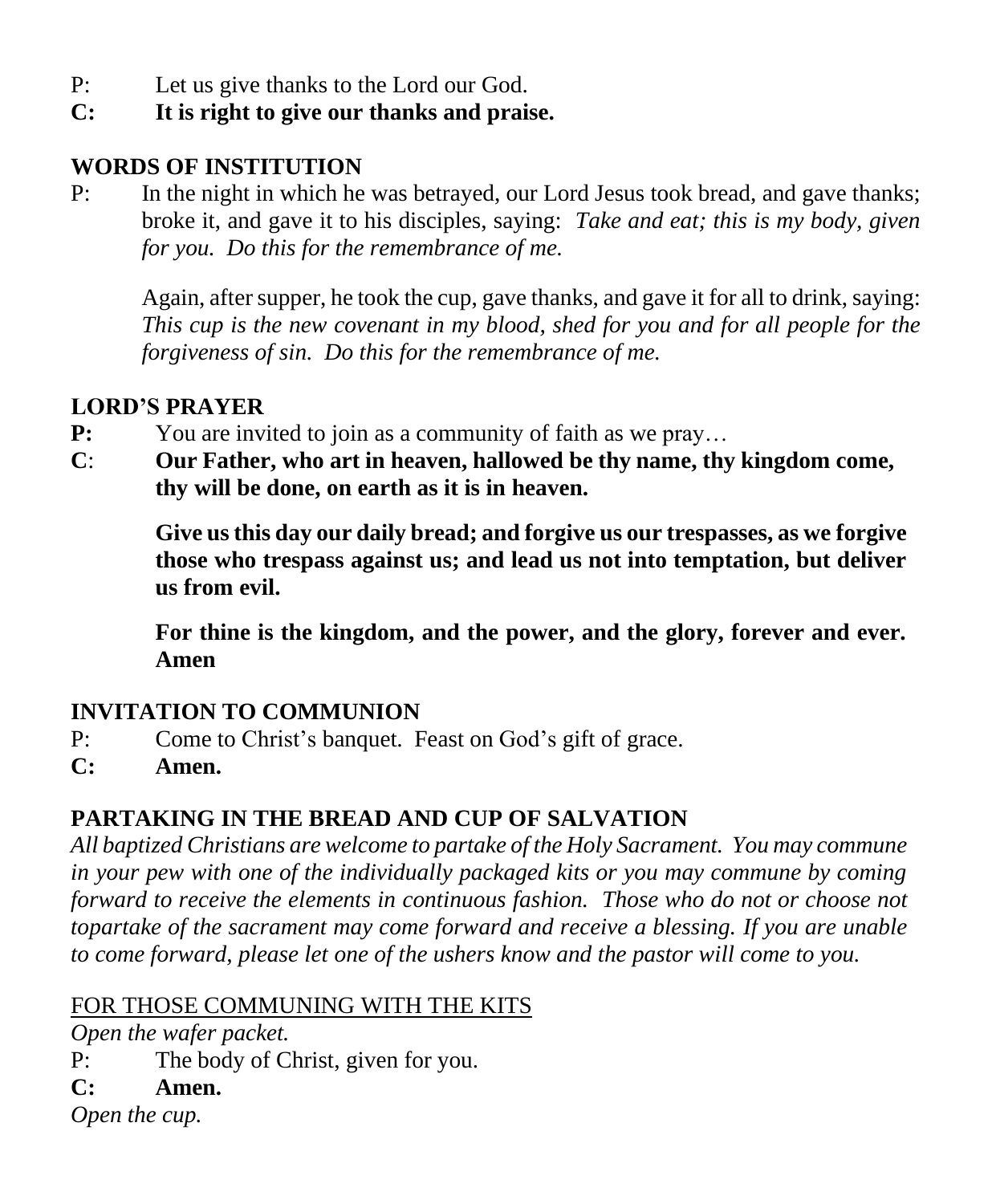- P: The blood of Christ, shed for you.
- **C: Amen.**

*Please place communion cups & wrappers in the trash can as you exit the Sanctuary.*

### FOR THOSE COMMUNING BY COMING FORWARD

*For those not able to have red wine, there is grape juice in the outer circle of every tray. Gluten-free wafers are available upon request. When given the bread and cup, the communion ministers will say: "*The body of Christ, given for you. The blood of Christ, shed for you," to which you may respond: "Amen."

### AFTER COMMUNING

*Please use this time for quiet reflection until all worshippers have communed and have returned to their seat.*

### **COMMUNION PRAYER**

- **A:** Infinite, intimate God, in this Eucharist we have celebrated your presence with us. May we grow in the divine life of Christ who humbly shared our human life. Fill us with joy and send us out to share this good news with others. We ask this through Jesus Christ Emmanuel, God with us.
- **C: Amen**
- **P:** Once the world was so dark that God could hardly be seen. Then, God sent Jesus.
- **C: Now, because God sent Jesus, everyone may see God.**

*The pastor lights a candle from the Christ light. The ushers light their candles from the pastor and, in turn, the congregation members light their candles from the ushers' candles. Be sure to tip of the candle being lit to the lighting candle's flame to avoid dripping wax.*

- P: In the beginning was the Word, and the Word was with God, and the Word was God. In him was life, and the life was the light of all people. The true light, which gives light to everyone, came into the world. Glory to the newborn king.
- **C: Jesus, the light of the world.**

(*Silent Night* is played quietly during the candle lighting. *When all candles are lit, the lightsare turned down for the singing of the carol.)*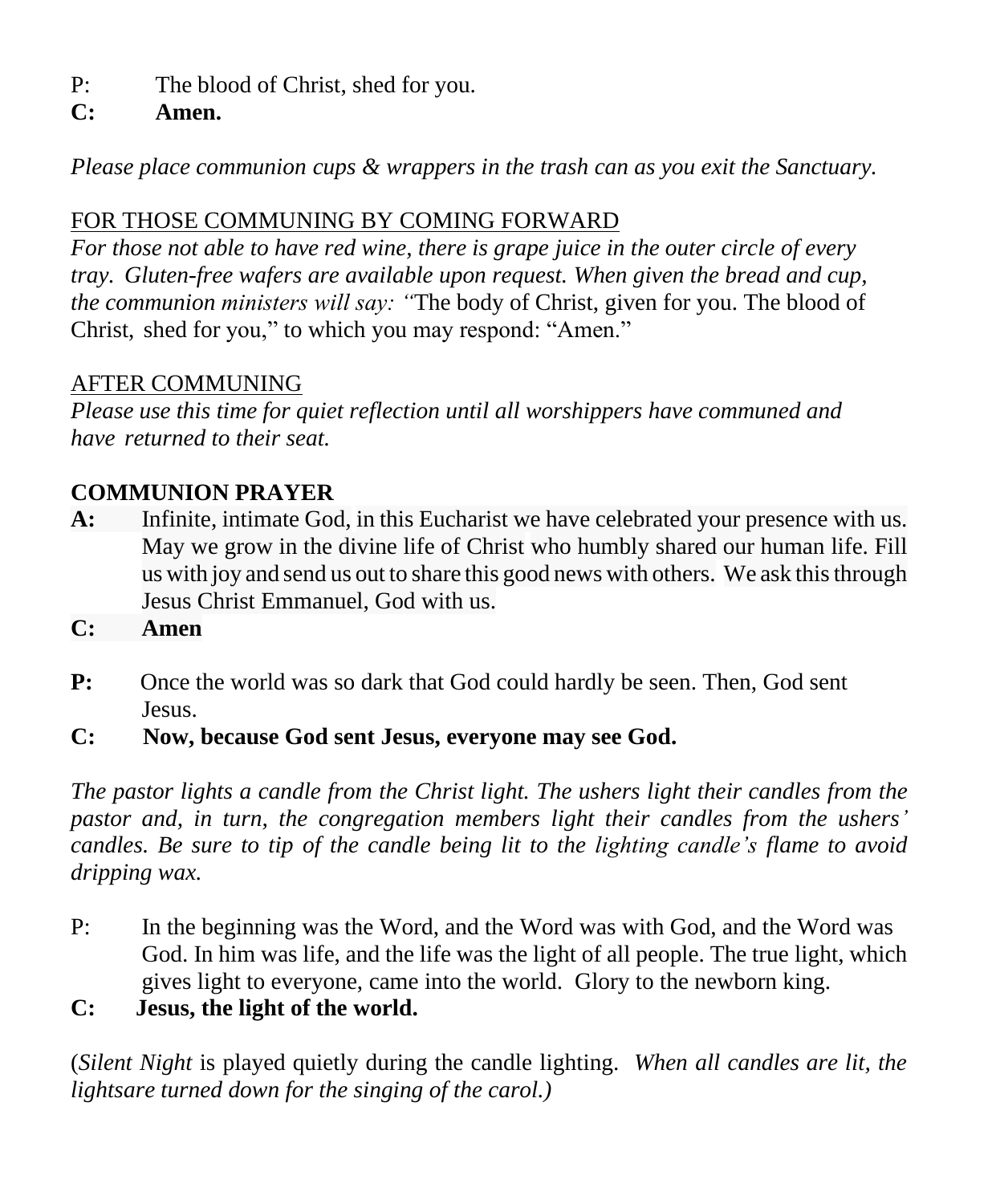

**† THE SENDING †**

#### **BENEDICTION**

- P: The grace of the Christ Child, the love of the God who never ceases to amaze, and the fellowship of the Spirit who never wearies, will be with you this holy night and always.
- **C: Amen**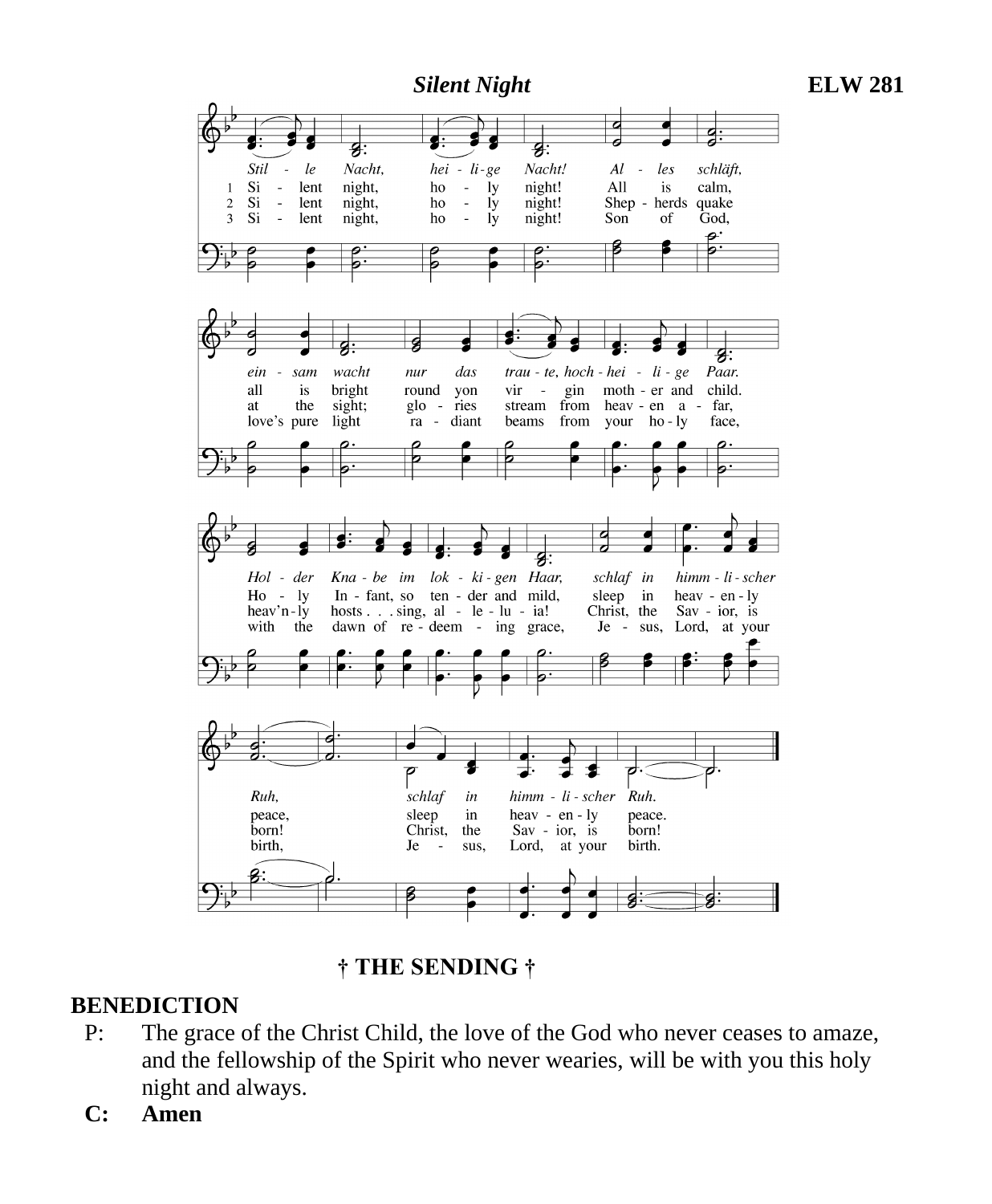

#### **DISMISSAL**

- A: Now go out into the world with great joy, and share the Good News!
- **C: Thanks be to God!**

**POSTLUDE** *Joy to the World* **arr. by S. Aber**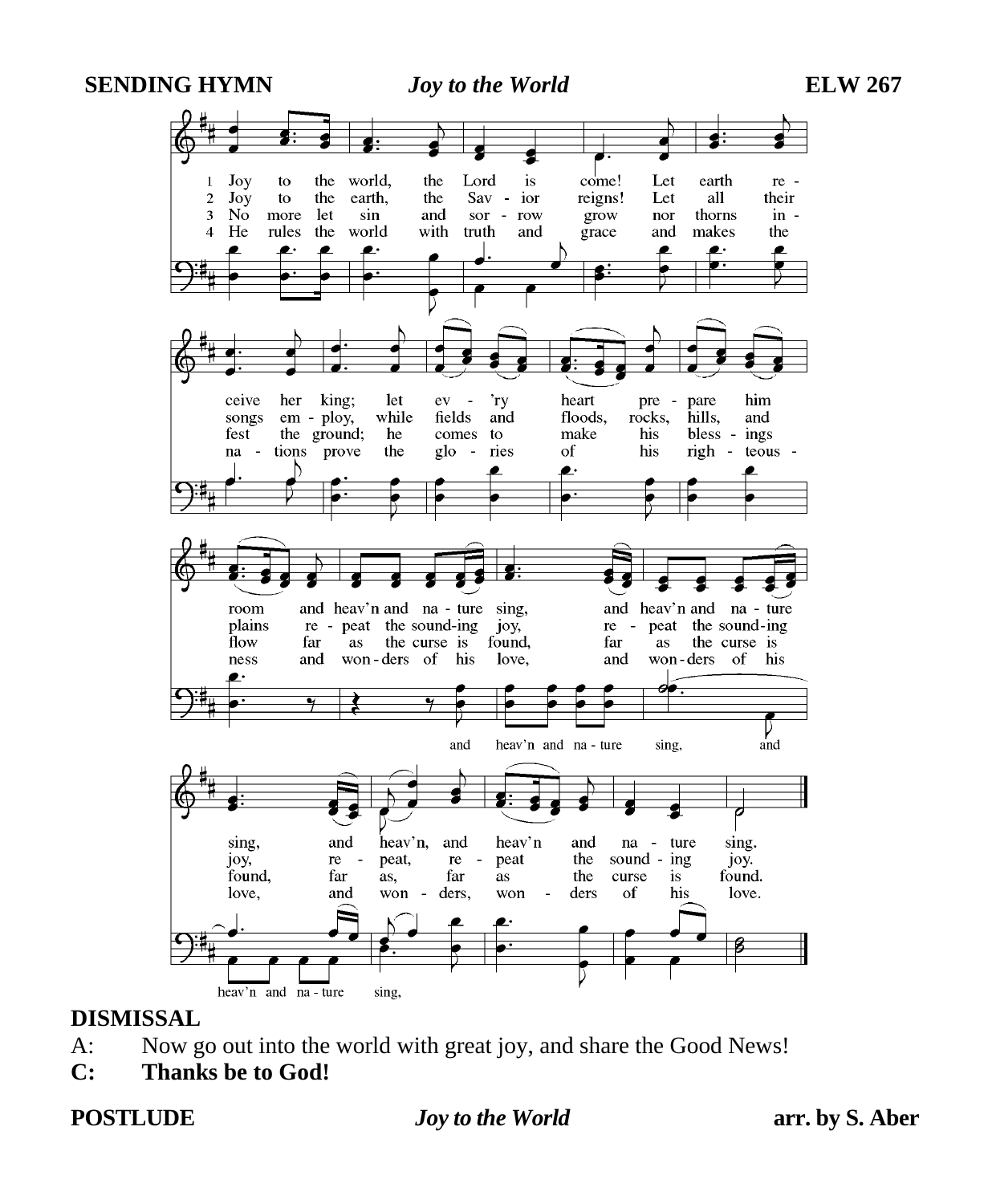

# *~JOIN US FOR A SERVICE OF LESSONS AND CAROLS ON SUNDAY, DECEMBER 26 AT 9:00 A.M.~*

*Special thanks to those who assisted with tonight's music, drama, and song: Lynda Sherwood, Brenda Stover, Mary & Scott Hetrick, Dave Albin, Lisa Nelson, Cory Paternoster, James Landis, and John Landis*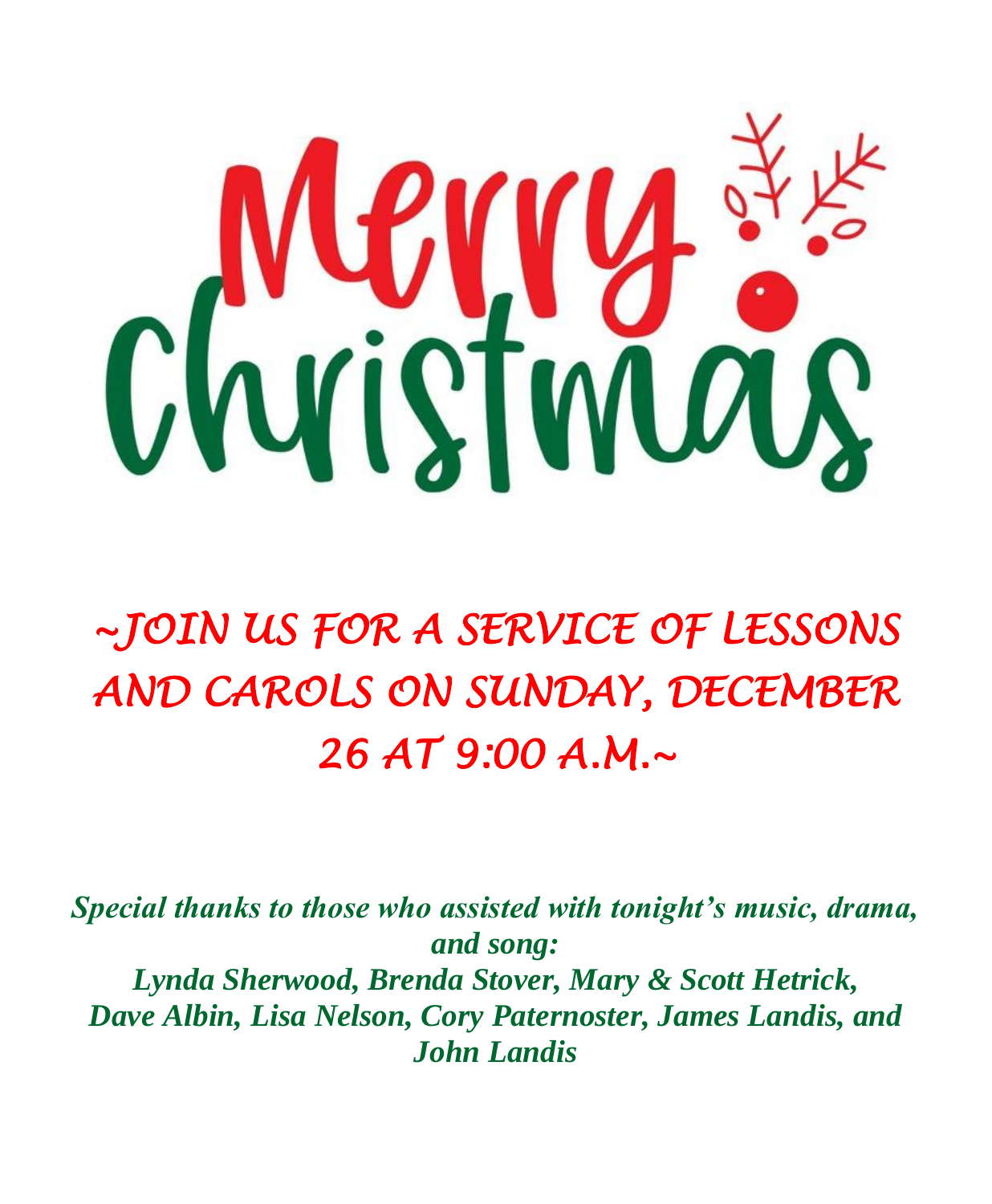## *CHRISTMAS POINSETTIA SPONSORS*

*Jess & Matt Barcaro In honor of Grant*  **Ed & Cindy Blough** *In memory of Henry and June Duke In memory of Charlie Blough* **Dave & Donna Dumeyer**  *In honor of our daughters and their families In memory of our parents* **Diane Gerlach** *In memory of Bruce Gerlach* **Robin Ginther** *In memory of my parents* **Gloria Grube** *In honor of my family* **James Grube John & Kathy Hay** *In honor of our children and grandchildren* **Scott & Mary Hetrick** *In honor of Maria and Katie* **Pat & John Hinkle** *In memory of our fathers: Elwood J. King and John F. Hinkle, Sr.*  **The Kautter Family** *In memory of Patricia Kautter* **Adele & Sam King** *In honor of our grandchildren: Alex, Emme, and Leia In honor of our children: Alison, Justin, and Jessica In memory of our departed family: mothers, fathers, grandparents, and Betty In memory of our departed friends: Jan, Sharon, Mary, and Rick* **Nina Laliberte** *In memory of Aunt Helen* **Rick & Deb Long** *In honor of our mothers: Ruth Burkett and Mary Long In honor of our children and their spouses In memory of our fathers: Francis Deller and Merrill Long In memory of Rick's sister, Betsy In honor of the birth of our Lord Jesus*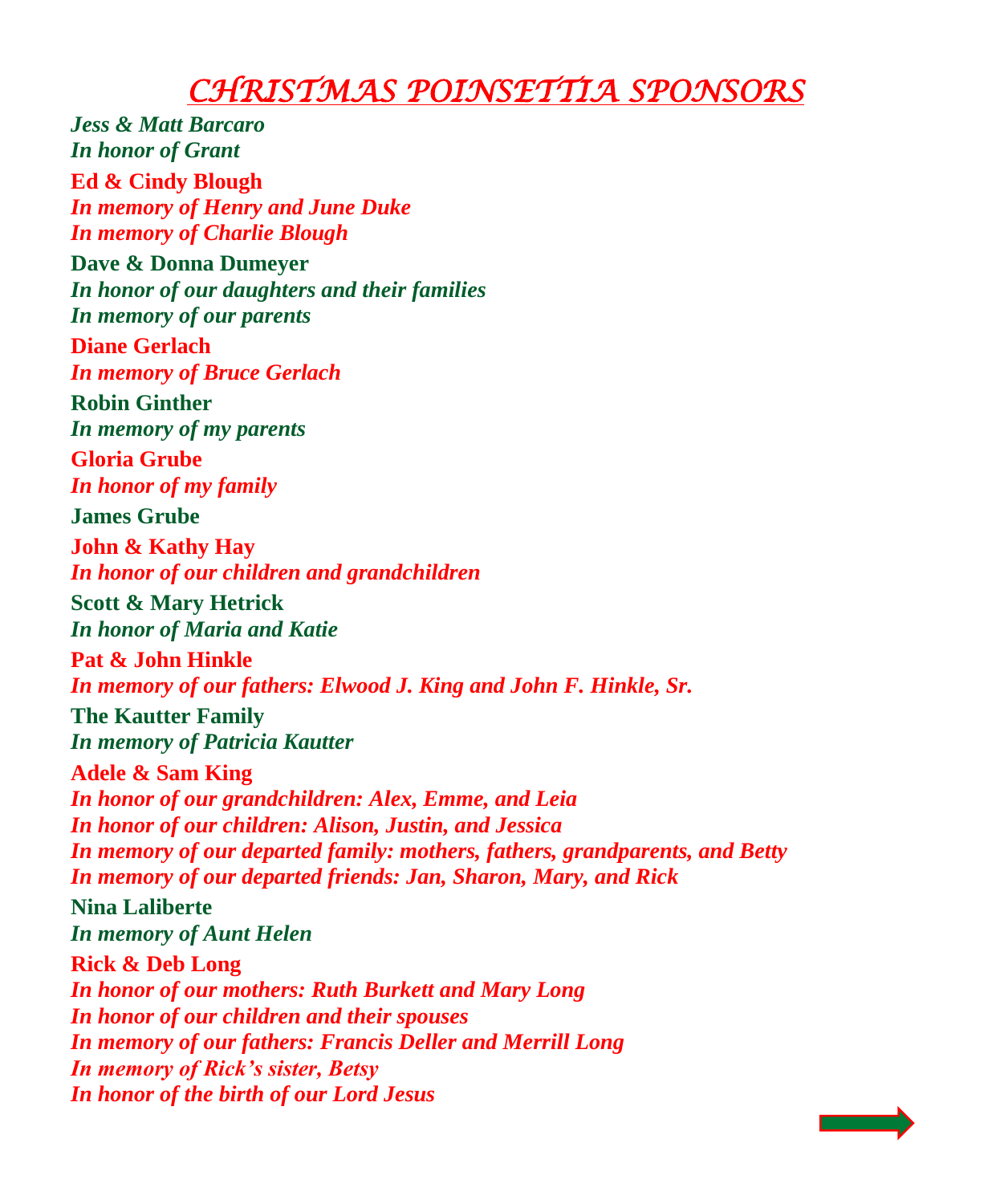**Randy Miller**  *In memory of Mary Keiper and Donald Oeschager In honor of my family* **Harry & Janet Musselman** *In memory of our parents, George & Lena Miller In memory of Howard & Leone Musselman In memory of Rebecca Miller and Pat Lorah* **Jan Reeves** *In memory of Arlie* **Dawn Reinhart and Sons: Jeffrey, Kevin, and Mark** *In memory of our beloved Chis* **Sue & Doug Rhoads** *In honor of our children, grandchildren, and Gigi* **Marvin & Wenda Ruch** *In memory of our parents* **Cathy & Bob Shirk** *In memory of Dolores Derr and Eugene & Phylis Shirk* **Jo Stone** *In memory of all my loved family who are no longer with us.*  **Brenda Stover** *In memory of Lillian Stover* **Bob & Judy Traup** *In honor of our children, grandchildren, and Zion friends In memory of our parents: Mamie, Mary Ann and Chuck Trexel* **Bob & Barb Wildasin** *In memory of Bob, Helen, and Cork & George Doll In memory of Cleo, Lillian, & Harry Wildasin* **Kurt Wildasin** *In memory of Sarah Wildasin* **Dave & Sue Wise** *In memory of John and Martha Wise, Daves's parents In honor of John and Loma Slike, Sue's parents In honor of Grant Matthew Barcaro, grandson*

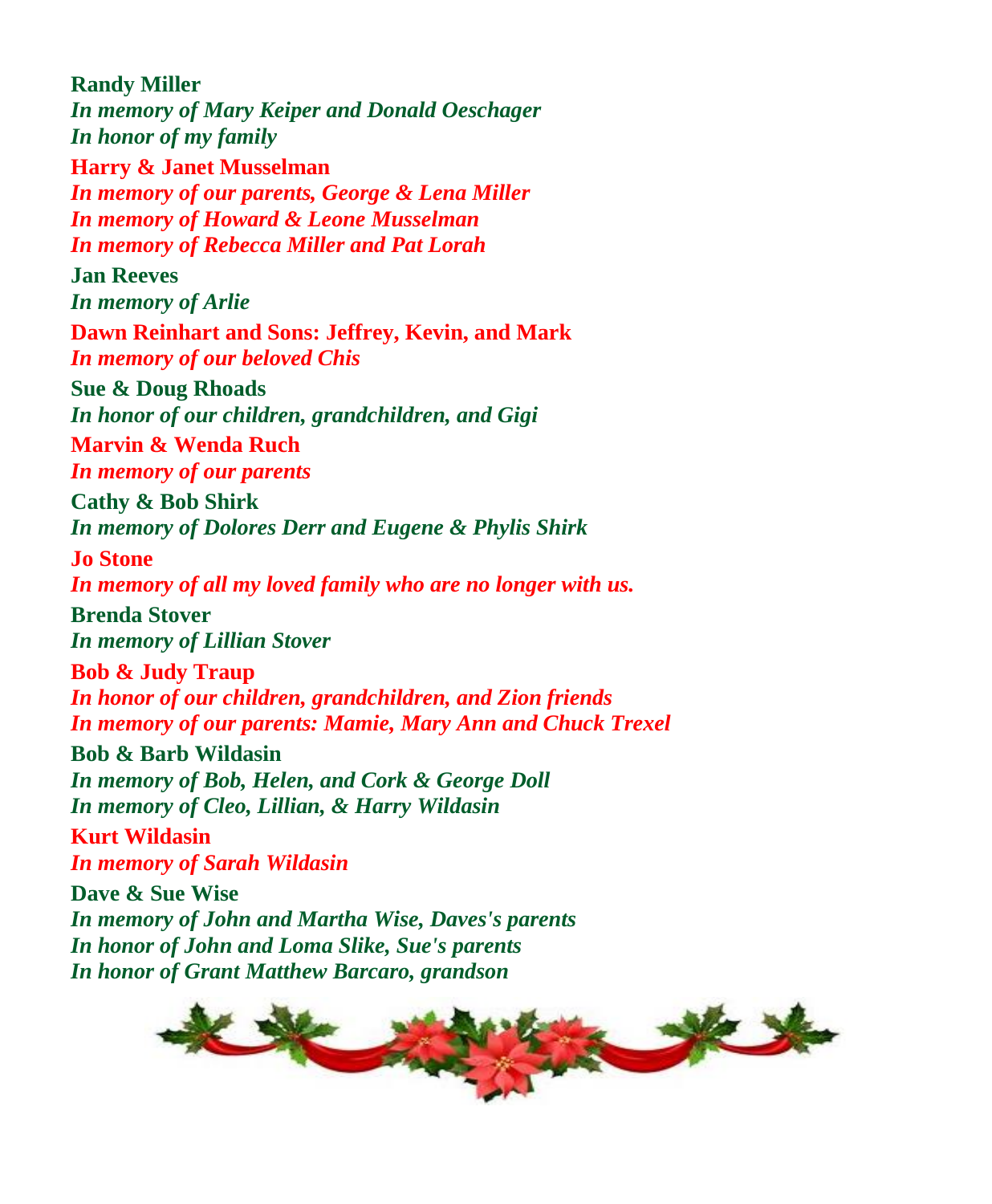*In winter's deepest night, we welcome the light of the Christ child. Isaiah declares that the light of the long-promised king will illumine the world and bring endless peace and justice. Paul reminds us that the grace of God through Jesus Christ brings salvation to all people. The angels declare that Jesus' birth is good and joyful news for everyone, including lowly shepherds. Filled with the light that shines in our lives, we go forth to share the light of Christ with the whole world.*

# **SALVATION TO ALL**

**"Good news" is a familiar phrase for Christians, but in the world outside the bible the Greek word we translate as "bringing . . . good news" (Luke 2:10) was used to announce a new emperor. The Emperor Augustus commands that the world be counted, and those with the least are required to do the most to fulfill the requirements of those in power. The scene at the manger, however, is anything but imperial. In Bethlehem, God's power is revealed in weakness, and the people who count include even the migrant laborers keeping watch over their flocks by night.**

**What does it mean this Christmas for us to hear that God is found in the hidden, the neglected, the immodest places of the world? What does it mean for us this year to know that when God takes a census, all the people of the world matter as much as any citizen of any empire?**

**The Nativity of Our Lord is the story of God's reign spilling over the boundaries set by the powerful people of the world and into the margins. Dark nights and fragile infants interrupted by migrant laborers and choirs of angels point to a vision of the world as it should be, where "being connected" to the right people is replaced by being interconnected through a spirit of unity that brings us all out of the margins and into the center of life. In the infant Jesus, God declares a new standard for power, a word of hope, "good news" for all who are fragile, all who are weak, all who are overlooked, all who are despised, all who are abandoned, all who are homeless, all who are hovering between life and death. The festival of the incarnation is indeed "salvation to all" (Titus 2:11).**